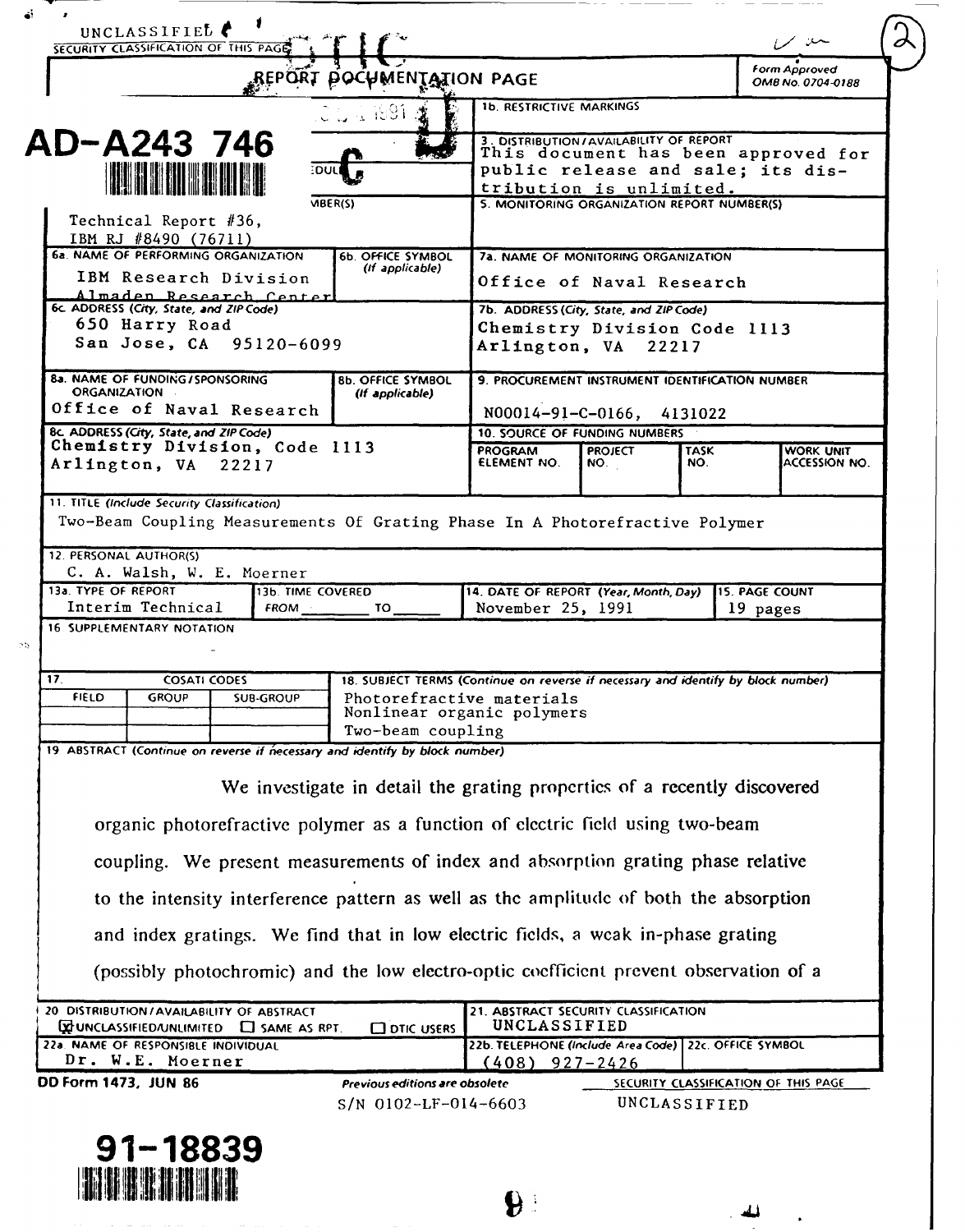phase-shifted photorefractive grating. However, at moderate to high tectric fields, a much stronger photorefractive index grating with phase shift approaching 90° dominates. The field dependence of the index grating phase is discussed in terms of a standard photorefractive model. The presence of an index grating with **- 90\*** phase. shift at high fields provides strong evidence that these polymers are indeed photorefractive.

 $\bullet^{\text{d}}$ 

 $\mathbf{r}$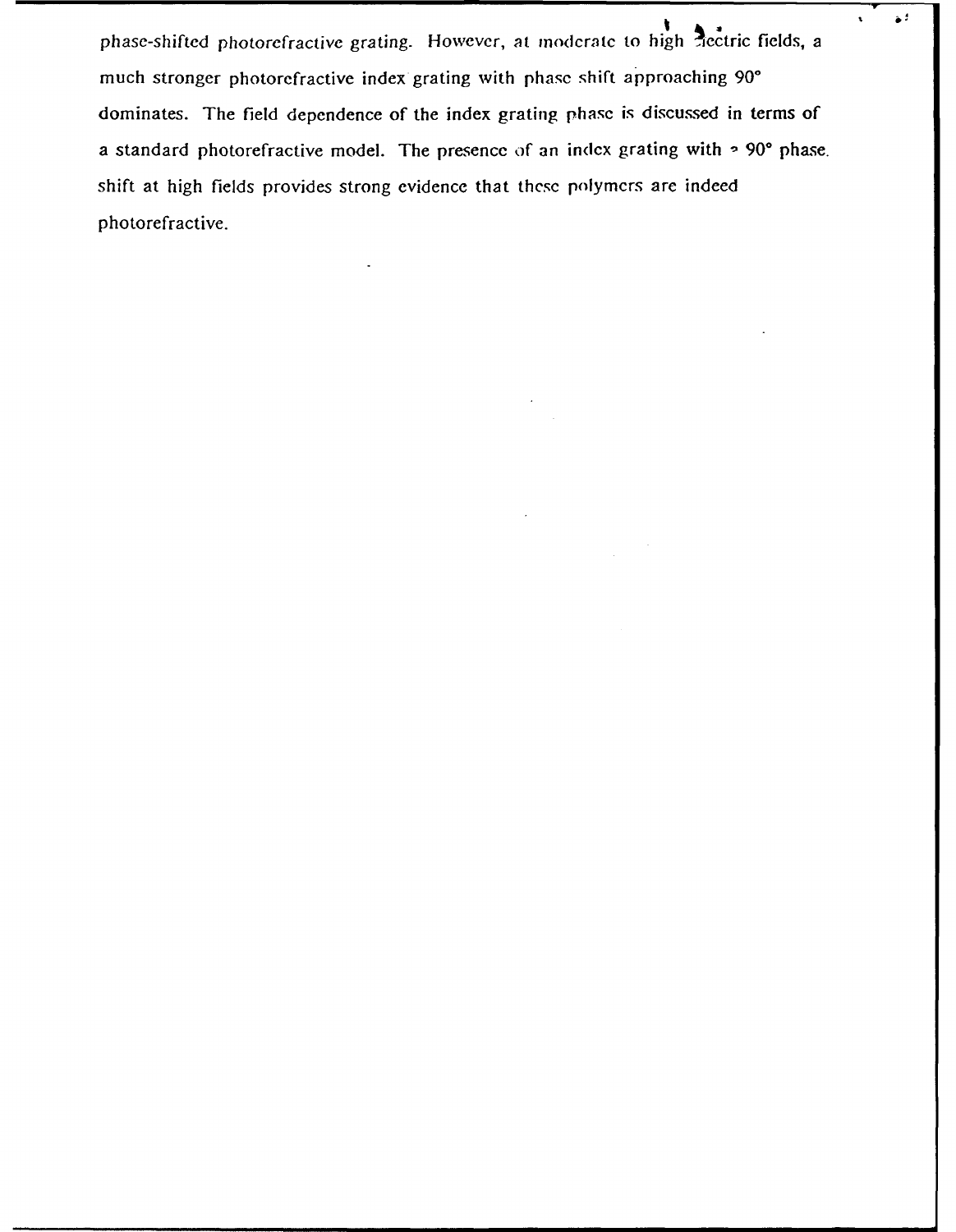|                                             |                                                               | Acuession For                               |  |  |
|---------------------------------------------|---------------------------------------------------------------|---------------------------------------------|--|--|
| OFFICE OF NAVAL RESEARCH                    | <b>BALC SAFE</b>                                              | NULS SRAAL<br>Заинсалчией.<br>Justification |  |  |
| Contract N00014-91-C-0166                   | Bv.<br><b>Continued and Continued States</b><br>Distribution/ |                                             |  |  |
|                                             | Availability Codes                                            |                                             |  |  |
| R&T Code 4131022                            | Dist                                                          | Mwail and/er<br>Special                     |  |  |
| 1970 - Louis College, Ann an Airport (1970) |                                                               |                                             |  |  |

Technical Report No. 36

 $^{\bullet}$  a

 $\overline{\phantom{a}}$ 

# Two-Bean Coupling Measurements **Of** Grating Phase **In A** Photorefractive Polymer

**by**

**C. A. Walsh, and W. E. Moerner** 

Prepared for Publication

**in**

Proceedings of the Society of Photo-Optical Instrumentation Engineers

**IBM** Research Division Almaden Research ('enter **650 flarry** Road **Sai** .lose, ('alifornia **95120-6099**

**Noemher 25,** 1991

Reproduction in whole, or in part, is permitted for any purpose of the United States Government.

This document **has** been approved for public release **and** sale; its distribution is unlimited.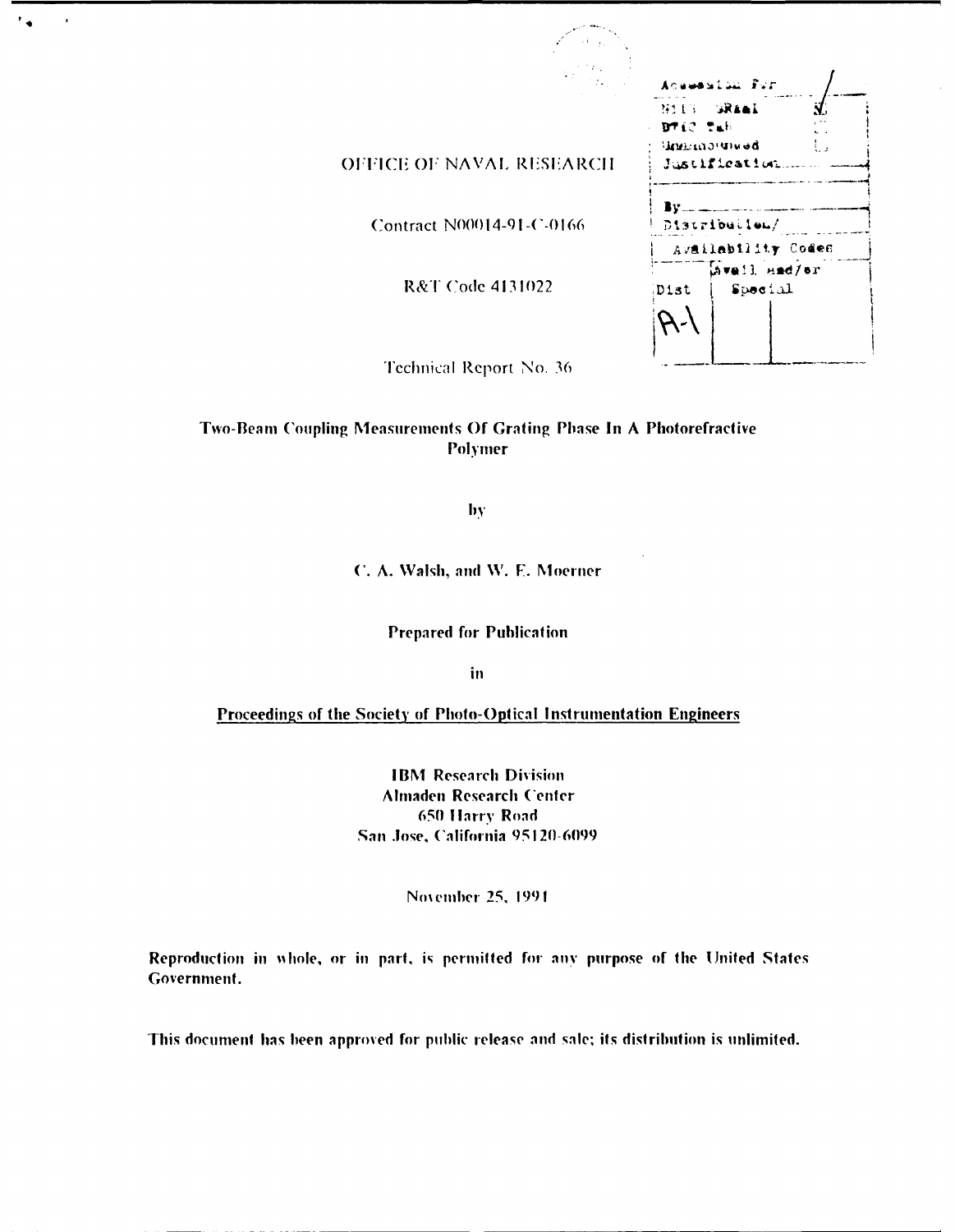# **Two-Beam Coupling Measurements of Grating Phase in a Photorefractive Polymer**

**C. A.** Walsh and W. E. Mocrner

# IBM Research Division, Almaden Rcscarch Center Sap Jose, California 95120-6099

**ABSTRACT:** We investigate in detail the grating properties of a recently discovered organic photorefractive polymer as a function of electric field using two-beam coupling. We present measurements of index and absorption grating phase relative to the intensity interference pattern as well as the amplitude of both the absorption and index gratings. We find that in low electric fields, a weak in-phase grating (possibly photochromic) and the low electro-optic coefficient prevent observation of a phase-shifted photorefractive grating. However, at moderate to high electric fields, a much stronger photorefractive index grating with phase shift approaching **90'** dominates. The field dependence of the index grating **phase** is discussed in terms of a standard photorefractive model. The presence of an index grating with a **900** phase shift at high fields provides strong evidence that these polymers are indeed photorefractive.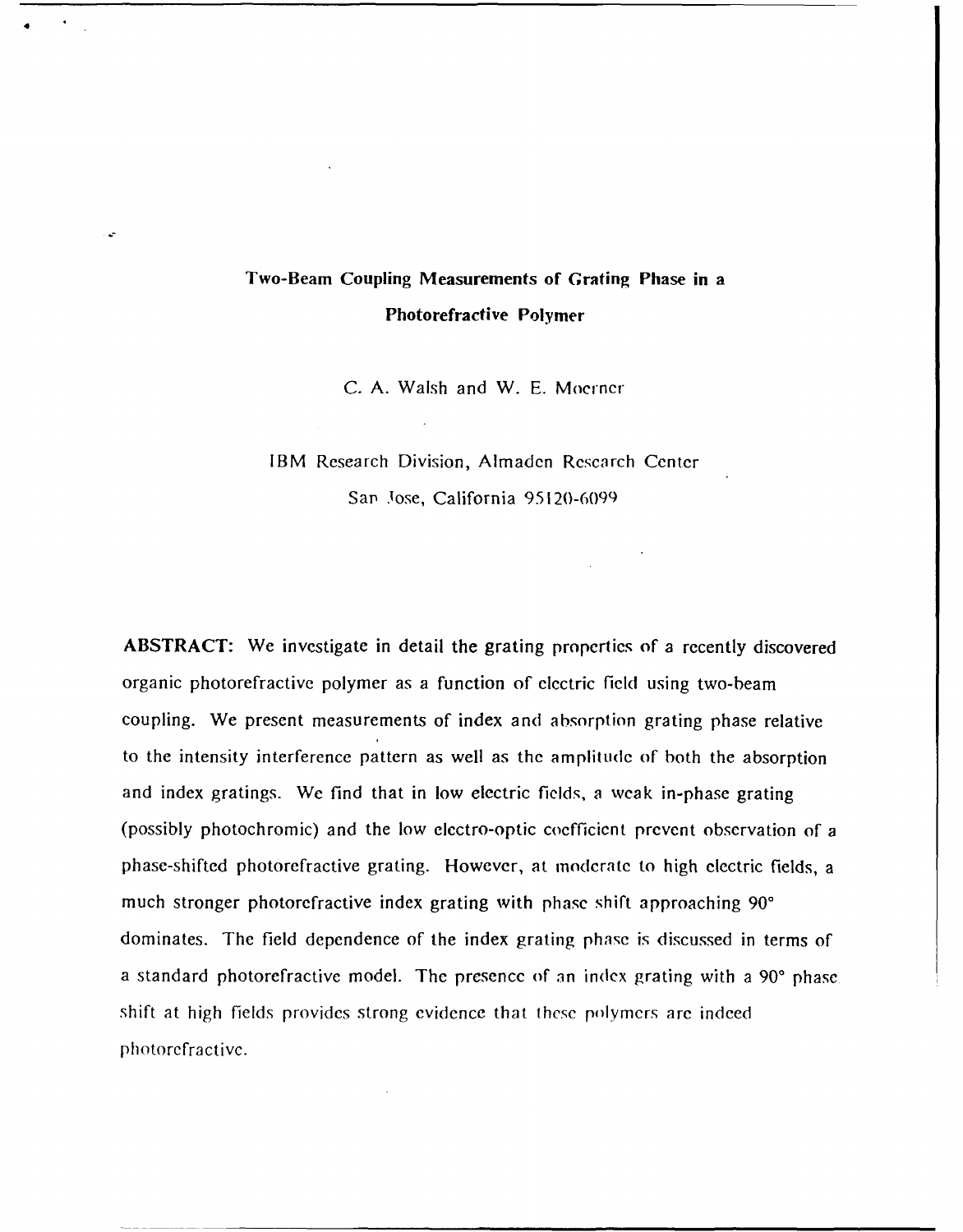# I. INTRODUCTION

Recent observations of the photorefractivc effect (PRIE) in a doped organic nonlinear crystal<sup>1</sup> and in doped nonlinear polymers<sup>2-4</sup> have opened up a new class of materials which offers the promise of reasonable nonlinearity with small dc dielectric constant, that is, improved values of the figure-of-merit  $n^3r/\epsilon$ , with n the optical index of refraction, r the electro-optic coefficient, and  $\varepsilon$  the dc dielectric constant. In these materials, a host matrix that is optically nonlinear by virtue of either poling or crystal growth is made photoconducting by the addition of dopant molecules which allow for charge generation, transport, and/or trapping. In comparison to organic crystals, the poled polymer materials in general offer additional flexibility in that they are easily doped, readily formed into thin films for waveguide experiments, and made acentric by poling. The detailed properties of the polymer materials are therefore of current interest so that the ultimate limits of performance of this new materials class can be determined.

Many of the intriguing possible applications for PRIE .<sup>5,6</sup> such as beam fanning<sup>7</sup>, novelty filtering **8.9,** and self-phase conjugation **1o. 1** rely upon the presence of a nonzero phase shift between the index of refraction grating and the optical intensity (interference) pattern, or equivalently, asymmetric two-beam coupling. In addition, as long as moving gratings and/or ac electric fields are not used  $12-14$ , a nonzero phase shift is in fact firm proof that the grating formed is indeed due to charge generation, transport, and trapping in an electro-optic material, i.e., the true photorefractive effect and not a purely local photochromic, heating, or other type of dynamic grating<sup>15</sup>.

This paper reports grating phase measurements as a function of applied field for the photorefractive polymer composed of the nonlinear epoxy polymer bisA-NPDA (bisphenol-A-diglycidylether 4-nitro-1,2-phenylenediamine<sup>16</sup>) doped with 30 weight % of the hole transporting molecule, **1)Eil** (diethylamino-benzaldchdye diphenylhydrazone). The photorefractive effect in these polymers was first demonstrated using field- and polarizationdependent volume holography as reported earlier  $3,17$ . Here we add the additional evidence providcd by two-beam coupling measurements of grating phasc. which shows that the phase

-2-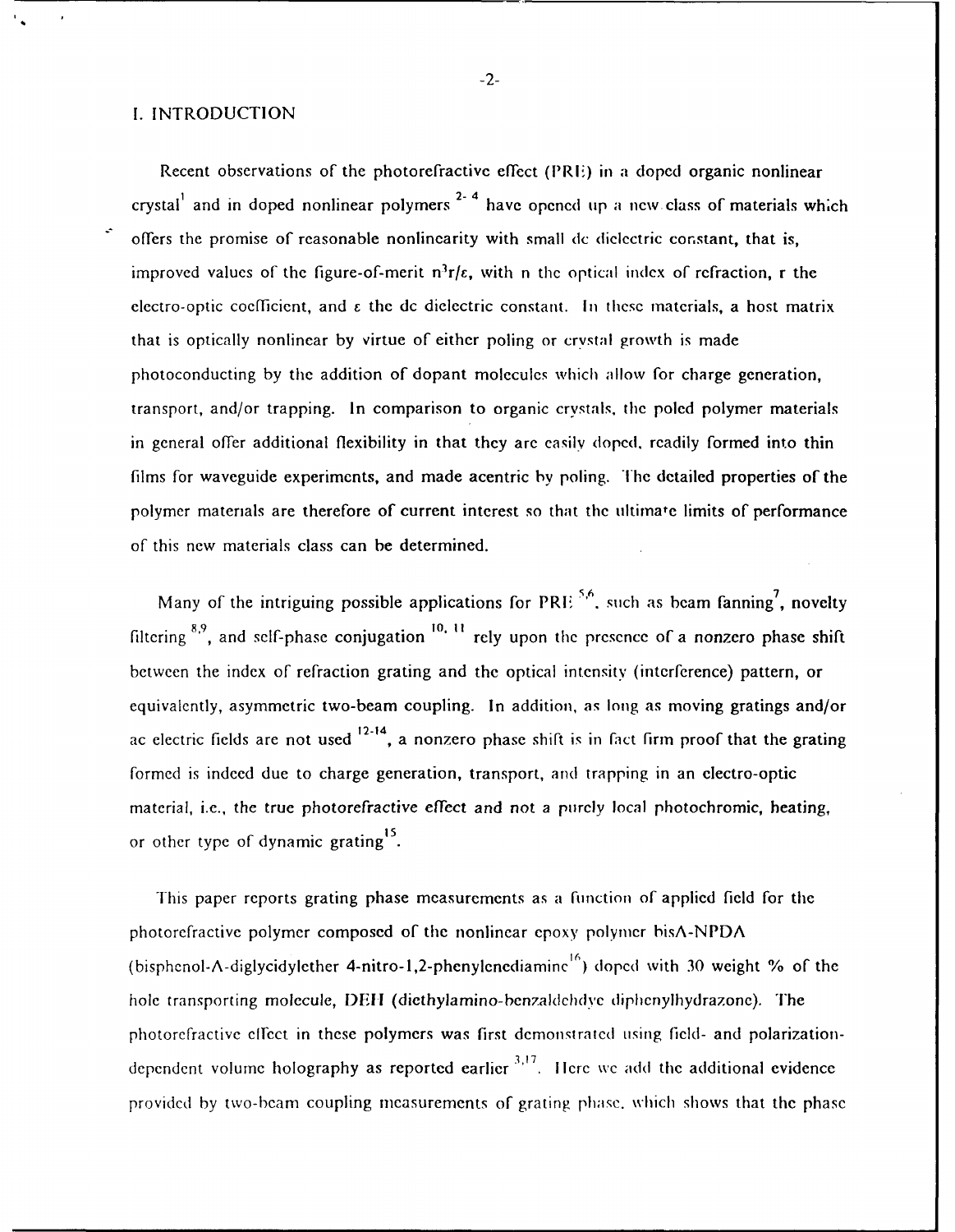of the index grating is close to 90 **\*** at moderate to high fields and the absorption grating amplitude under these conditions is small relative to the index grating. At zero field, only a weak, in-phase grating was observed, presumably due to photochromic effects. The convincing observation of nonzero phase shift in this polymeric photorefractive should lead to future experiments which directly require the presence of asymmetric two-beam coupling. In addition, this work illustrates a direct experimental test which should be applied to future candidate organic photorefractive materials to rule out sources for grating formation other than photorefractivity.

#### **11.** EXPERIMFNTAI

In previous studies in photorefractive and nonphotorefractive materials, several techniques for the determination of grating phase have been demonstrated, including external phase shifting of one beam by mirror motion **<sup>8</sup>,** phase-modulation approaches **<sup>9</sup> ,** and electro-optic shifting of the interf-rence pattern  $^{20}$  to name a few. A recent technique, fast displacement of the sample along the grating wavevector after grating formation<sup>21</sup> is convenient for the detection of asymmetric two-beam coupling even when the overall diffraction efficiency is small, as it naturally is in the relatively thin (350  $\mu$ m) samples used here. This is essentially a result of the homodyne enhancement of the diffracted beam by the transmitted beam in the same direction.

Samples for this study were fabricated by mixing the partially crosslinked epoxy polymer  $b$ isA-NPDA and the charge transport agent DEH in a solvent, drying, and placing the doped polymer between two glass slides with transparent electrodes as reported elsewhere<sup>3</sup>. The geometry of the grating formation is shown in Figure 1. A tilted grating with oblique incidence angles is required in order to yield a reasonable projection of the grating wavevector along the poling  $(E_{dc})$  axis of the sample. Two equal-intensity p-polarized Gaussian beams (beam 1 and beam 2) with vacuum wavelength  $\lambda_v = 647.1$  nm from a Kr<sup>+</sup> ion laser were crossed in the sample at external incidence angles of 30 **'** and 60 **^,** respectively, writing a grating with spacing  $\Lambda_g = 1.6 \mu m$  oriented 25 ° from the plane of the film. The various angles inside the sample are defined as follows:  $\theta_{\rm g}$  is the angle between the grating vector

**-3-**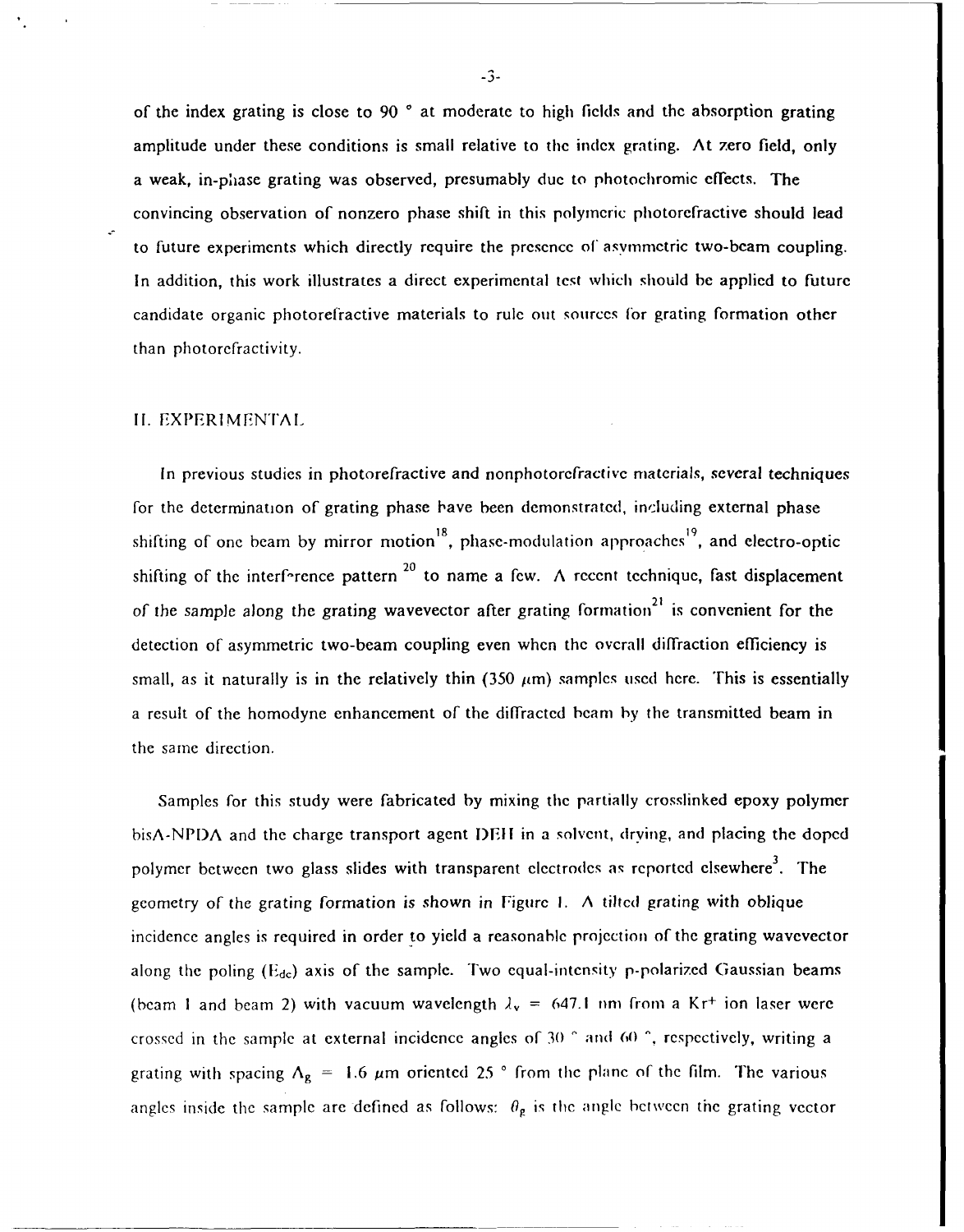$K_g$  (which is parallel to the space-charge field  $E_{sc}$ ) and the film plane;  $\theta_1$  is the angle of incidence for beam 1;  $\theta_2$  is the angle of incidence for beam 2; and  $2\theta_0 = \theta_2 - \theta_1$  is the crossing angle between beams **I** and 2. The growth of the grating gives rise to two diffracted beams which propagate in the same direction as the other writing beam. Grating phase measurements were performed with externally applied dc fields **I'dc** ranging from 0 **-** <sup>114</sup> kV/cm. For each field, a thoroughly erased or new spot on the sample was used to prevent interference from pre-existing gratings.

The two-beam coupling and grating phase measuremcnts wcre performed using a slight modification of the method of Sutter et al.<sup>21</sup>. A grating was formed using two equal intensity writing beams with the tilted grating geometry as described above. The intensity of each writing beam was  $2.5W/cm<sup>2</sup>$ . The total transmitted intensity of each beam was recorded using identical photodetectors. The transmitted intensities were normalized for laser power fluctuations using a pair of electronic ratiometers, low-pass liltered, and fed into a transient waveform recorder. After writing the grating for **3-5** minutes, the grating was moved along the plane of the sample using a precision translator driven by a stepper motor with  $0.1 \mu m$ resolution (Klinger UT 50.20). Both beams I and 2 were diffractcd by the grating and the diffracted beams interfered with the transmitted beams propagating in the same direction. The translation of the sample thus resulted in a modulation of the transmitted intensities at the detectors. Although the diffraction efficiencies of the gratings in bisA-NPDA/DEIl were typically  $10^{-4}$  to  $10^{-5}$ , the relative amplitudes of the intensity modulations were  $10^{-2}$  to  $3 \times 10^{-3}$  due to the homodyne detection.

In this work, the sample was translated 6.7  $\mu$ m in 2.1 s. minimizing grating erasure during translation. The normalized transmissions of the two beams as a function of grating displacement were recorded simultaneously, as is shown in Figure 2 for an applied **field** of **86** kV/cm. The irregularities in the traces near the beginning of motion were due to slight imperfections in the initial motion of the translator. Measurements were also performed with (i) a different translation stage driven by a 20,000 step-per-revolution stepper motor and (ii) a Polytec **11280.2** piezoelectric block translator, but these devices suffered from **(i)** more uncertainty in the initial motion of the stage due to backlash and (ii) nonlinear displacement,

-4-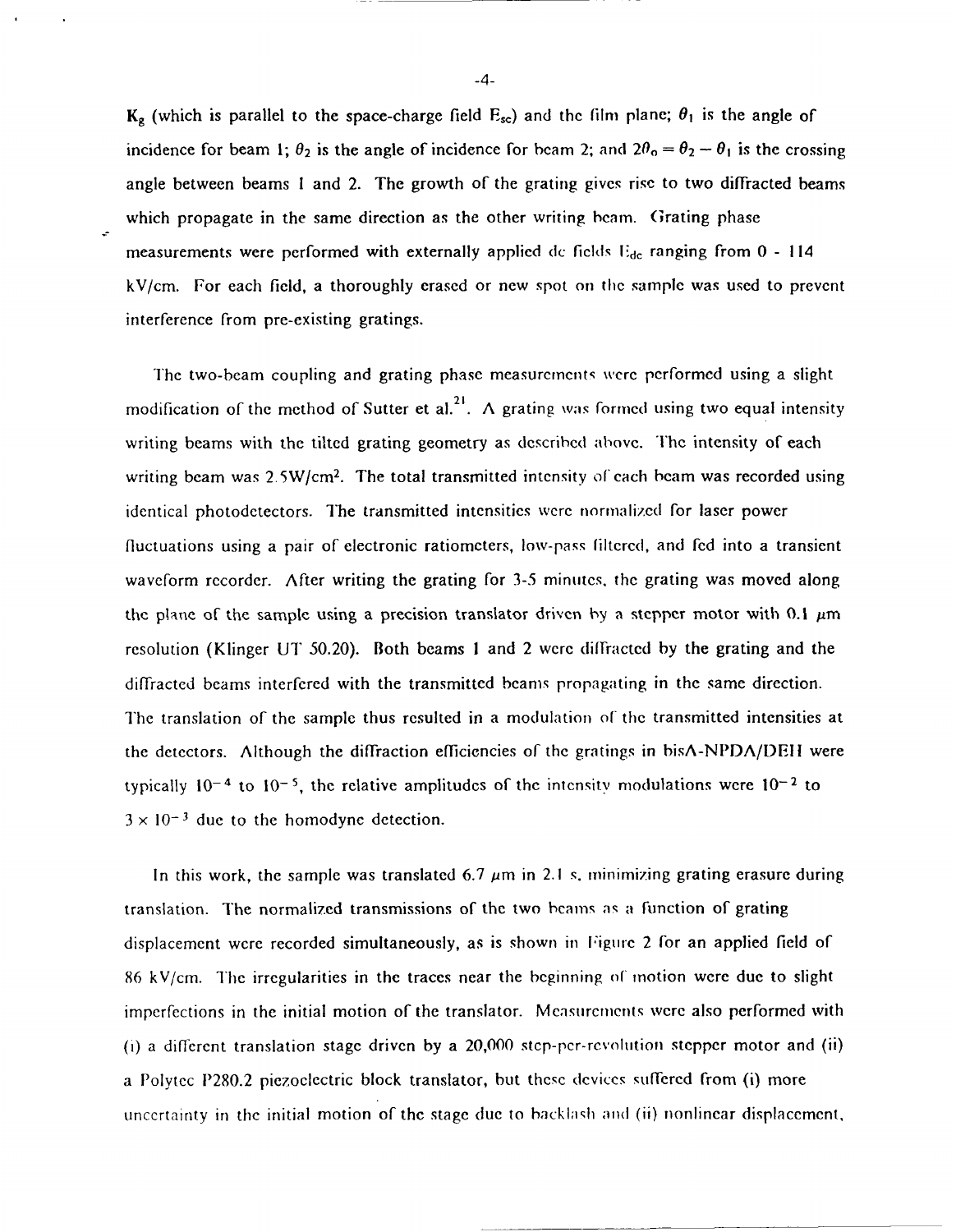respectively. Nevertheless, grating phase determinations from both of these alternate translators provided results similar to those reported here for the  $0.1 \mu m$  translation stage. Overall, the scans with the latter stage were found to be the most reproducible. In addition, it is evident in Fig. 2 especially before the translation begins and after it stops that there is a slow drift in the de levels of the ratiometers over the course of the scan. This and the translational inaccuracies contributed some scatter to the determinations of the grating phase when the grating amplitude is small (see Figure 3 below).

### Ill. THEORY and I)ATA ANALYSIS

This section presents a generalization of the analysis of Sutter et al.<sup>21</sup> for the case of p-polarized diffraction from a slanted grating, using the gcneral coupled wave theory of Kogelnik<sup>22</sup>. After the grating is formed, both beams 1 and 2 in Fig. 1 act as reading beams whose electric field amplitudes are labeled with the letters  $R_1$  and  $R_2$ , respectively, and the diffraction from the grating produces a pair of scattered beams labeled S<sub>1</sub> and S<sub>2</sub>. We assume that the grating formed during the writing interval by the intensity pattern of modulation depth m  $\simeq$  1 given by I = 2I<sub>o</sub>[1 + cos( $K_g \cdot r$ )] produces (separate) index and absorption gratings so that

$$
n(r) = n_o + \Delta n \cos(K_g \cdot r - \phi_p)
$$
  

$$
\alpha(r) = \alpha_o + \Delta \alpha \cos(K_g \cdot r - \phi_\Lambda).
$$
 (1)

with  $\alpha_0$  the field amplitude absorption coefficient, n<sub>o</sub> the background refractive index (= 1.63) r a vector in the material, and I<sub>o</sub> the intensity in each of the two writing beams. (In fact, as will be shown below, equal intensities for the two writing bcams outside the sample yields unequal intensities inside the sample, and the modulation index will only be near **I** rather than equal to 1. This only affects the ultimate sizes of  $\Delta \alpha$  and  $\Delta n$  and may be ignored without loss of generality.) The index and absorption grating amplitudes will only be related by a Kramers-Kronig relation if they arise from the same physical process; otherwise, the two

-5-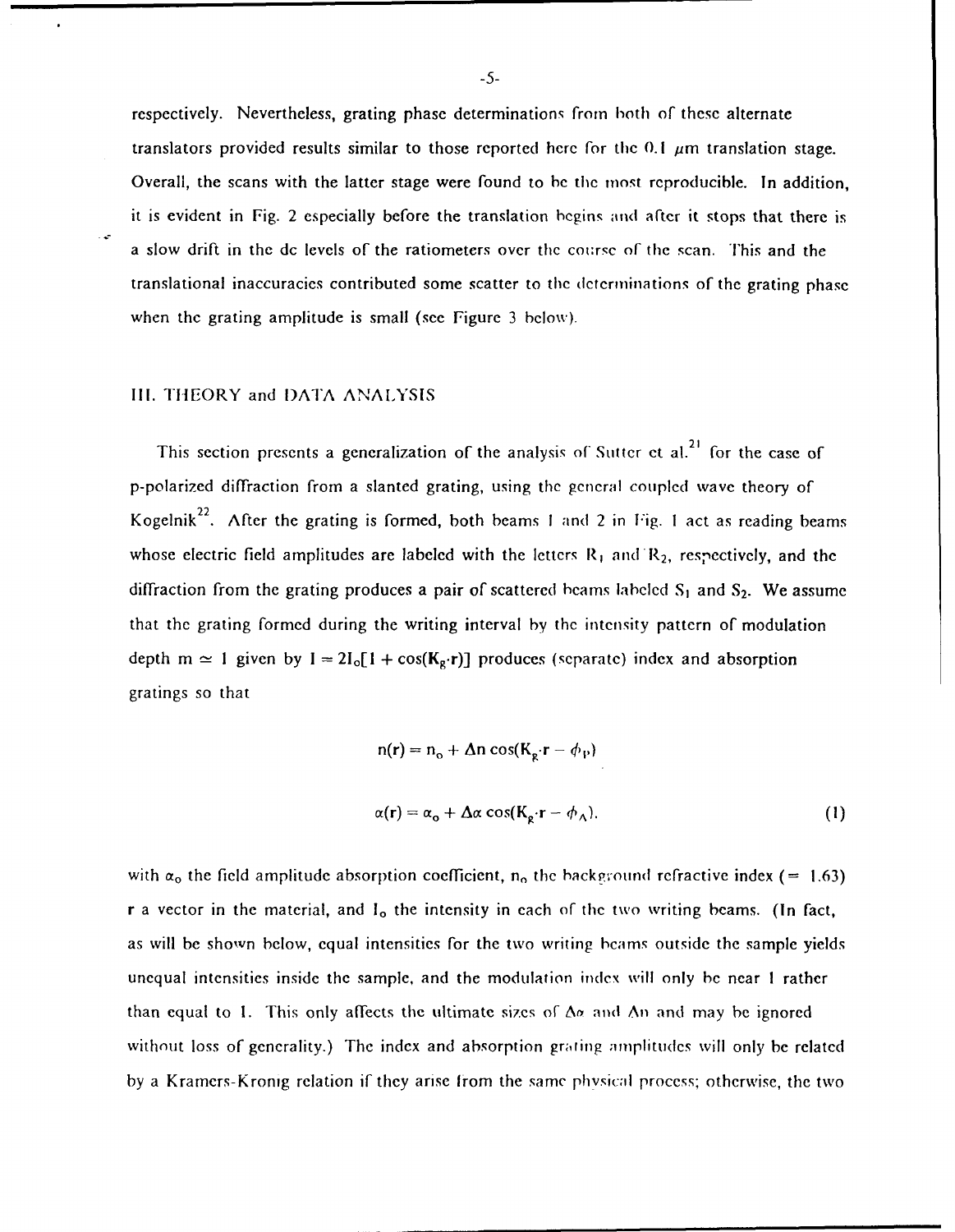amplitudes can be independent. The phases  $\phi_P$  and  $\phi_A$  are the desired phase shifts of the index and absorption gratings, respectively.

First considering readout by beam I, the fields just before exiting the polymer are then given by

$$
E^{(1R)} = E_{o1}R_1 \exp[i(\omega t - k_1 \cdot r)],
$$
  
\n
$$
E^{(1S)} = E_{o1}S_1 \exp[i(\omega t - k_2 \cdot r)],
$$
\n(2)

where  $k_1$ ,  $k_2$  and  $E_{o1}$ ,  $E_{o2}$  are the propagation vectors and initial field amplitudes for the reading and scattered beams just inside the polymer, rcspectively. We consider the limit of small diffraction efficiencies, which means that the amplitude of the reading (R) beam is affected only by optical losses in the material, and that the contributions of the index and absorption gratings to the diffracted beam amplitude simply add. Further, since beams 1 and 2 formed the grating, readout is automatically Bragg-matched. In this case,

$$
R_1 \equiv D = \exp\left[\frac{-\alpha_o d}{2} \left(\frac{1}{c_r} + \frac{1}{c_c}\right)\right].
$$
 (3)

with d the sample thickness, and  $c_r = \cos \theta_1$ ,  $c_s = \cos \theta_2$  arc the obliquity factors when beam **I** is the reading beam. The scattered beam coefficient contains terms from both the absorption and index gratings:

$$
S_1 = -\mathop{\rm D}\nolimits[\mathop{\rm i}\nolimits P \exp(-\mathop{\rm i}\nolimits \phi_P) + \mathop{\rm A}\nolimits \exp(-\mathop{\rm i}\nolimits \phi_\Lambda)].\tag{4}
$$

with the diffraction amplitudes  $P$  and  $\Lambda$  given by

$$
P = \frac{(\hat{r} \cdot \hat{s}) \pi d \Delta n}{\lambda \sqrt{\cos \theta_2 \cos \theta_1}^{1/2}}.
$$
  

$$
\Delta = \frac{(\hat{r} \cdot \hat{s}) d \Delta x}{2(\cos \theta_2 \cos \theta_1)^{1/2}}
$$
 (5)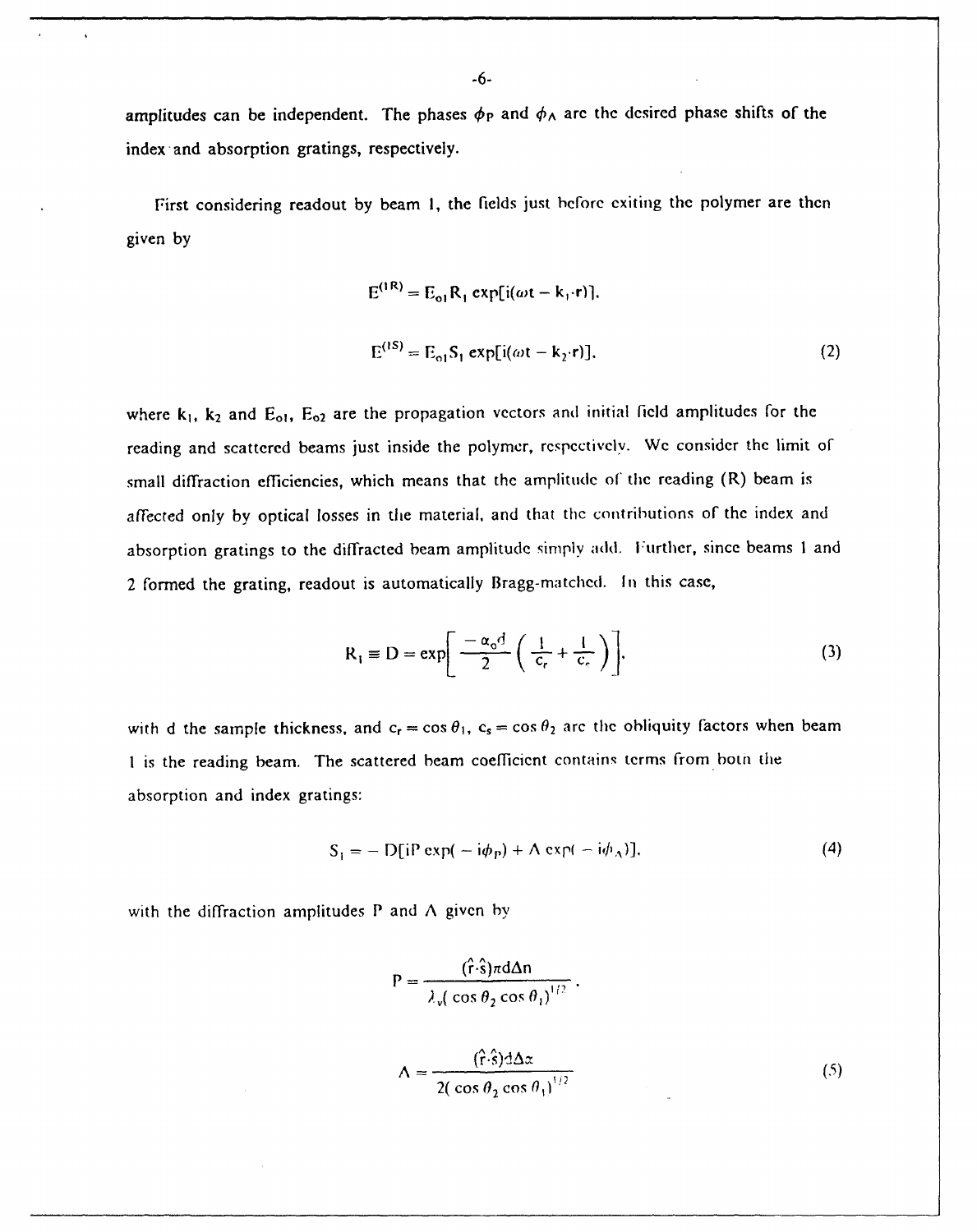with  $\lambda_v$  the free-space wavelength. In these relations, the factor resulting from p-polarized readout  $\hat{r} \cdot \hat{s} = \cos(\theta_2 - \theta_1)$  is given by the dot product of the two field polarization vectors  $\hat{r}$ and **s** (see Eq. (90) of Ref. 22). Furthermore, the scattered beam factor **S,** has been multiplied by the factor  $(c_s/c_t)^{1/2}$ , in order to satisfy the requirement for power flow conservation in the direction perpendicular to the film (see Eqs. (24) and (40) of Ref. 22), i. **e.,** the scattered beam and the readout beam to which it **is** referenced arc propagating in different directions.

Similarly, when beam 2 is the reading beam,

$$
E^{(2R)} = E_{02}D \exp[i(\omega t - k_2 \cdot r)].
$$
  
\n
$$
E^{(2S)} = E_{02}S_2 \exp[i(\omega t - k_1 \cdot r)].
$$
\n(6)

and

$$
S_2 = -\mathrm{D}[\mathrm{i} \mathrm{P} \exp(+\mathrm{i} \phi_{\mathrm{P}}) + \mathrm{A} \exp(+\mathrm{i} \phi_{\mathrm{A}})],\tag{7}
$$

with P and **A** given by Eqs. *(5)* and where the positive signs in the exponential arguments of **S2** reflect diffraction in the opposite direction relative to the grating phase shift.

Linear superposition allows simple addition of the field aniplitudes for each of the two beams just before exiting the polymer to give

$$
E^{(1T)} = D[E_{o1} - E_{o2}(iPe^{-i\phi_{P}} + \Lambda e^{-i\phi_{A}})],
$$
  
\n
$$
E^{(2T)} = D[E_{o2} - E_{o1}(iPe^{+i\phi_{P}} + \Lambda e^{+i\phi_{A}})].
$$
\n(8)

where the superscript  $T$  means "total". Since beams 1 and 2 arc incident at different angles, the amplitudes  $E_{01}$  and  $E_{02}$  will not be equal in general. The intensity in each of the two beams at the exit edge of the polymer may then be complluted **to** he (dropping terms of order  $P^2, A^2$ 

$$
I^{(1)} = (1/2)D^{2}n_{0}\varepsilon_{0}[E_{01}^{2} - E_{01}E_{02}(2\Lambda \cos \phi_{A} + 2P \sin \phi_{P})],
$$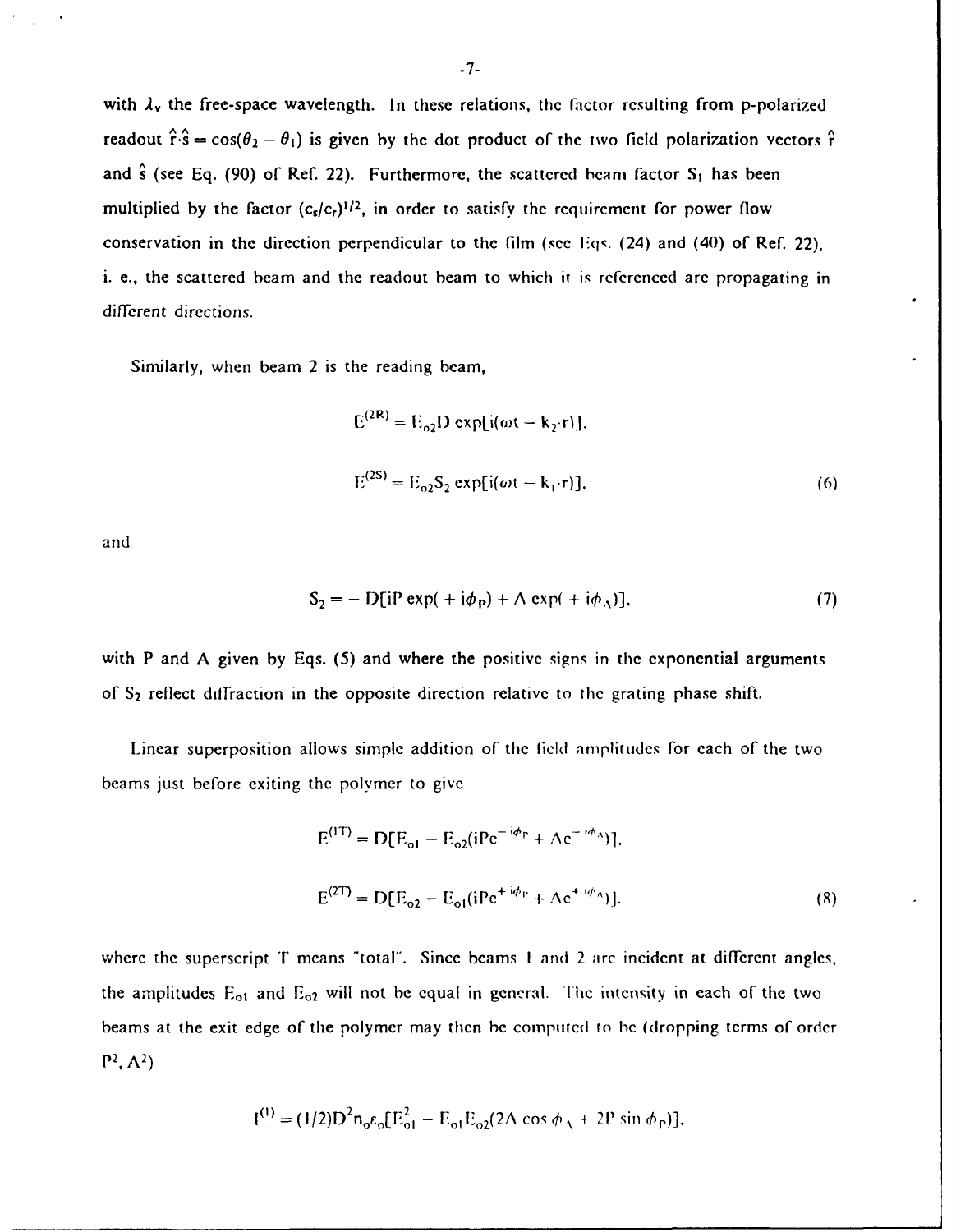$$
1^{(2)} = (1/2)D^{2}n_{o}\varepsilon_{o}[E_{o2}^{2} - E_{o1}E_{o2}(2\Lambda \cos \phi_{\Lambda} - 2P \sin \phi_{P})],
$$
\n(9)

where  $\epsilon_0$  is the permittivity of free space (SI units). These useful relations show that the contributions to the two beams from **index** gratings arc **1X(0'** out of phase, while the contributions from absorption gratings are in phase.

It is clear that the oblique incidence and unequal reading **field** amplitudes complicate the analysis; however, an important simplification can **be** made by factoring out the geometric mean of the intensity in the two reading beams  $I_g = (1/2)D^2 n_0 r_0 E_0 E_0 Z$  and forming the sum and the diflerence of the intensities:

$$
I^{+} = I_{g} \left[ \left( \frac{E_{o1}^{2} + E_{o2}^{2}}{E_{o1}E_{o2}} \right) - 4\Lambda \cos \phi_{\Lambda} \right].
$$
 (10)

$$
I^{-} = I_{g} \left[ \left( \frac{E_{o1}^{2} - E_{o2}^{2}}{E_{o1}E_{o2}} \right) - 4P \sin \phi_{P} \right].
$$
 (11)

Using the Fresnel factors for beams 1 and 2 entering the sample to compute E<sub>01</sub> and E<sub>02</sub> from the value of the incident electric field amplitude **I,,** outside the sample, it can easily be verified for our geometry that the first term in the brackets of  $Eqn. (10)$  is equal to 2 within a few percent. In addition, computation of the intensity transmission coefficients for propagation of the two beams out of the exit side of the sample through the cover plate and into the air yields a transmission coefficient of 0.98 for beam I and 0.99 for beam 2. Thus, without loss of generality, we may take Eqns. **(10)** and **(II)** to apply to the actual detected intensities. The final complicating factor, the first term in the brackets in Eq. (11) is not zero as it is in the non-oblique case<sup>21</sup> and can thus be left as a fitting parameter.

As the sample is translated in a time much less than the grating growth or decay times, the effect is to replace the static phase shifts  $\phi_{A,P}$  by  $(\phi_{A,P} + 2\pi\xi \cos(\theta_g)/\Lambda_g)$  where  $\xi$  is the displacement increasing linearly with time t from  $t = 0$ . Thus, the sum and difference of the two transmitted intensities can then be written

$$
\overline{.8}.
$$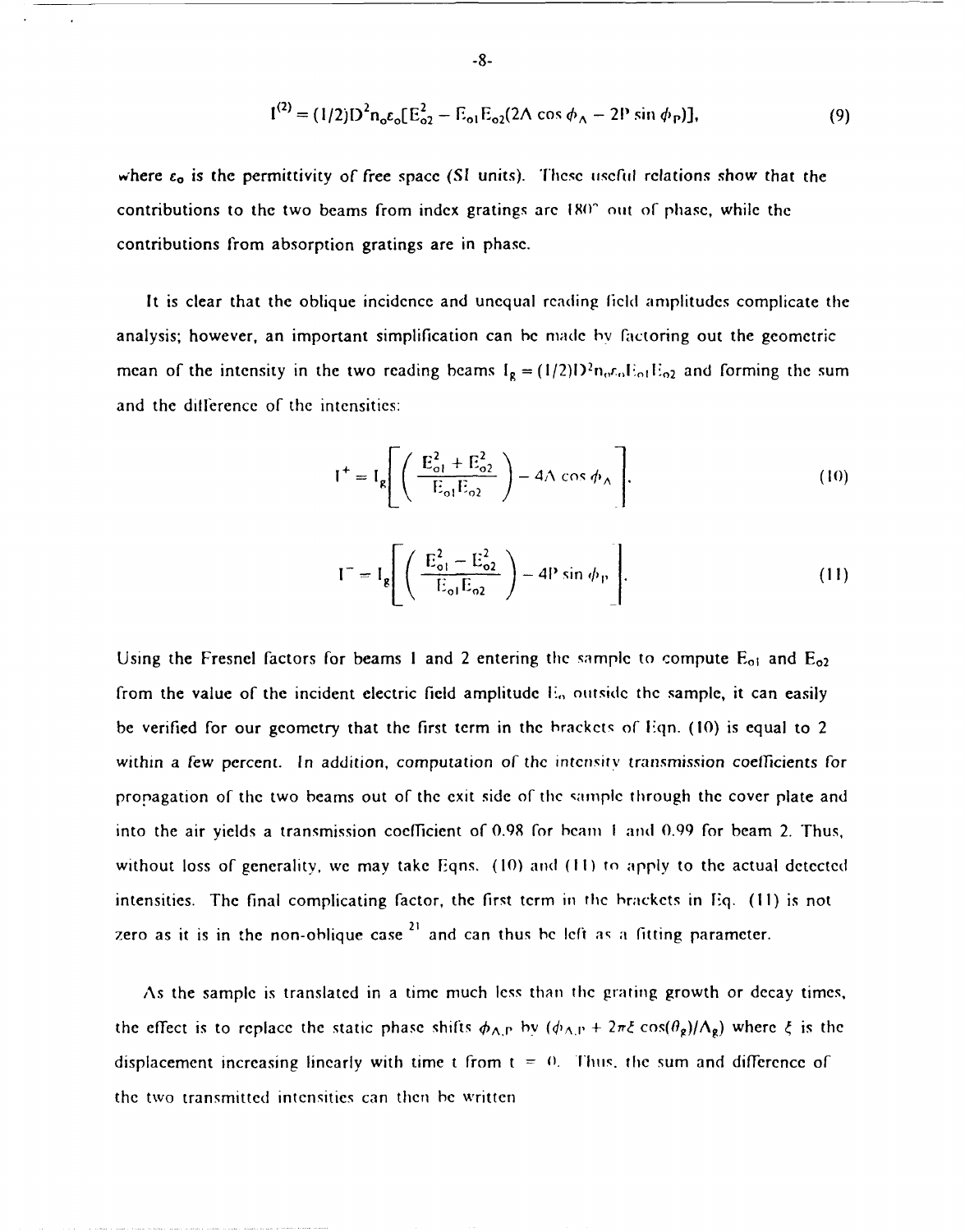$$
I^{+}(\xi) = I_{g}[2 - 4\Lambda \cos(\phi_{\Lambda} + 2\pi\xi \cos(\theta_{g})/\Lambda_{g})],
$$
  
\n
$$
I^{-}(\xi) = I_{g}[F - 4P \sin(\phi_{P} + 2\pi\xi \cos(\theta_{g})/\Lambda_{g})].
$$
\n(12)

with F a fitting parameter. To summarize, using data like that in Figurc 2, the values of A,  $\phi_{\Lambda}$ , and I<sub>g</sub> were determined by fitting the sum of the two traces to Eq. (11) with a nonlinear least-squares algorithm, and the values of P,  $\phi_{\rm P}$ , and F were determined by fitting the difference to **Eq.** (12). This procedure was repeated at cach value of applied dc field. Direct inspection of the high-field data in Fig. 2 reveals that the intensities are 180° out of phase indicating the dominance of an index grating. iquation (12) for **I-** shows that the trace should start out at  $\xi = 0$  as a sine function; since the data start out as a cosine shape,  $\phi_F$  is 90 degrees.

## IV. RESULTS AND DISCUSSION

The index grating phase  $\phi_A$  for data from several samples as a function of applied field along the grating wavevector is shown in Figure 3 (symbols). We see that at zero field, the phase of the index grating formed is near zero degrees (an in-phase grating). Since standard models of PRE give a 90° phase shift due to diffusion in zero field, this grating is not photorefractive in nature, but may be due to local processes such as photochromism.

We recall that in bisA-NPDA, the polymer is not fully crosslinked; thus the low glass transition temperature allows alignment of the nonlinear chromophores at room temperature by the applied field  $E_{dc}^{3}$ . (For this reason, all the measurements reported in this paper were taken several minutes after any external electric field changes in order that the nonlinear chromophores might reach near-equilibrium orientation before writing a grating.) Since the electro-optic coefficient of the poled polymer approaches zero as the applied field goes to zero, any charge separation by diffusion (i.e., the PRFI) that might **be** present would **he** extremely difficult to detect.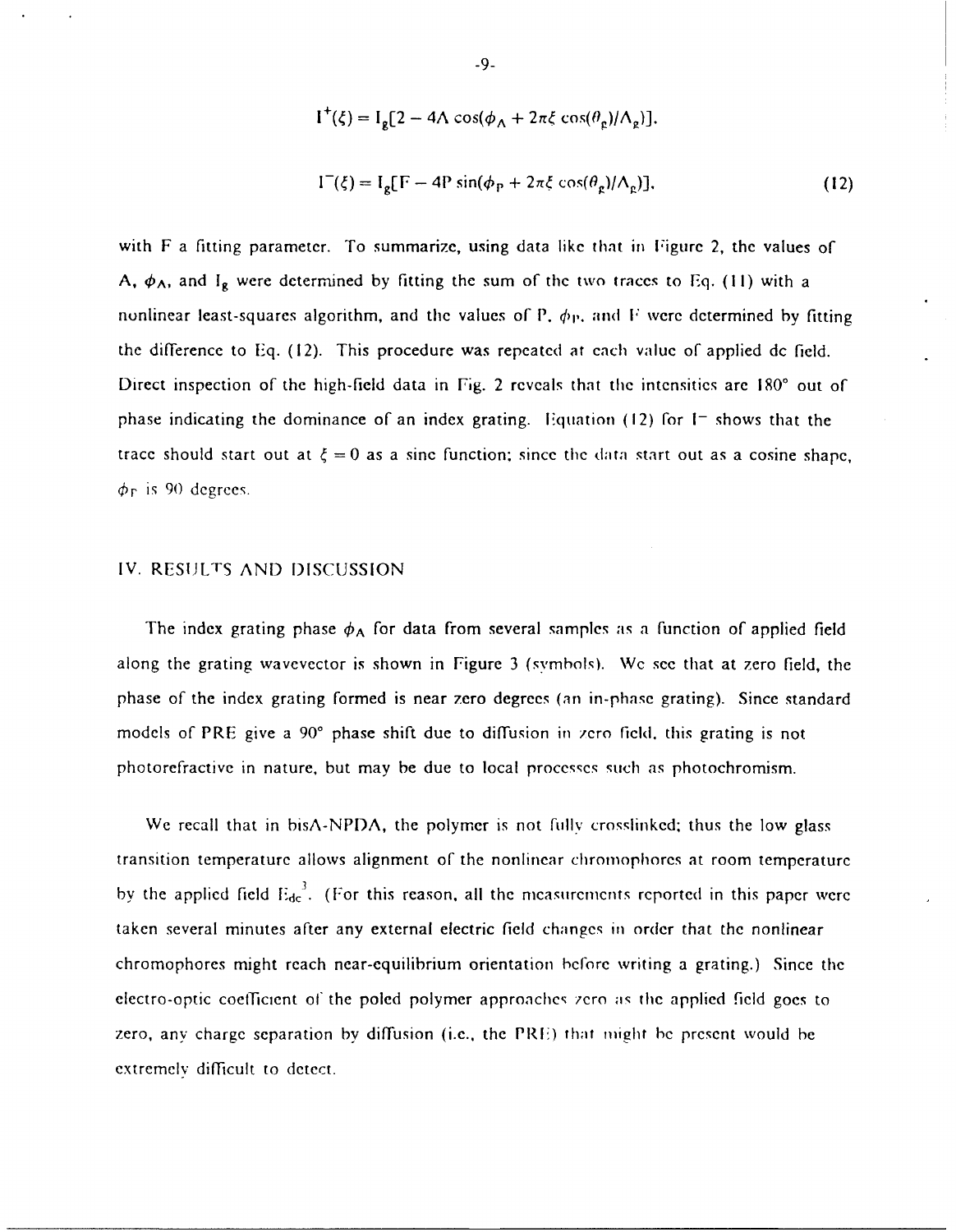However, as the field is increased (and hence, r), the phase of the index grating increases until moderate to high fields (25 - **50** kV/cm), where it plateaus near 90'. This index grating shifted by **90'** at high fields is certainly photorefractive in nature, because no moving gratings or frequency shifts were present during grating formation.

Figure 4 shows the absorption grating phase,  $\phi_A$ , also as a function of the applied field along the grating wavevector. At zero field, we see that the in-phasc index grating of Fig. 3 is accompanied by an in-phase ? sorption grating. At intermediate fields, competition between the two underlying grating formation mechanisms prevents detailed interpretation, but at high fields the phase of the absorption grating approaches **90'.** This absorption grating at high fields may be the Kramers-Kronig companion of the strong index grating (see below).

In order to further understand the various contributions to the measured signals, we have plotted in Figure 5 the amplitudes of both the index grating P and the absorption grating A in the dimensionless units of Eq. (5). The amplitude of the absorption grating does not change with applied field, but the amplitude of the index grating is strongly field-dependent. We emphasize that the analysis technique of Section **III** assumed only one index grating and only one absorption grating; therefore, interpretations of the data will only be valid in that limit. At the highest fields, the index grating is dominant and is more than a factor of ten larger than the absorption grating, while at zero field the amplitudes are small and comparable. This with the behavior of the index grating phase in Fig. 3 provides evidence for the *presence in our* polymer of two distinct physical sourccs for gratings, one which produces a weak and in-phase grating at zero field, and one which leads to a strong phase-shifted index grating at high fields, i.e., the photorefractivc mechanism. We note that in inorganic PRE materials, absorption gratings can also arise due to free-carrier effects **<sup>23</sup>** or to the presence of multiple absorbing levels<sup>24</sup>. Further work is necessary to conclusively identify the origin of the weak in-phase gratings in  $b$ is $\Lambda$ -NPD $\Lambda$ /DEII; however, a photochromic source is a reasonable possibility.

-10-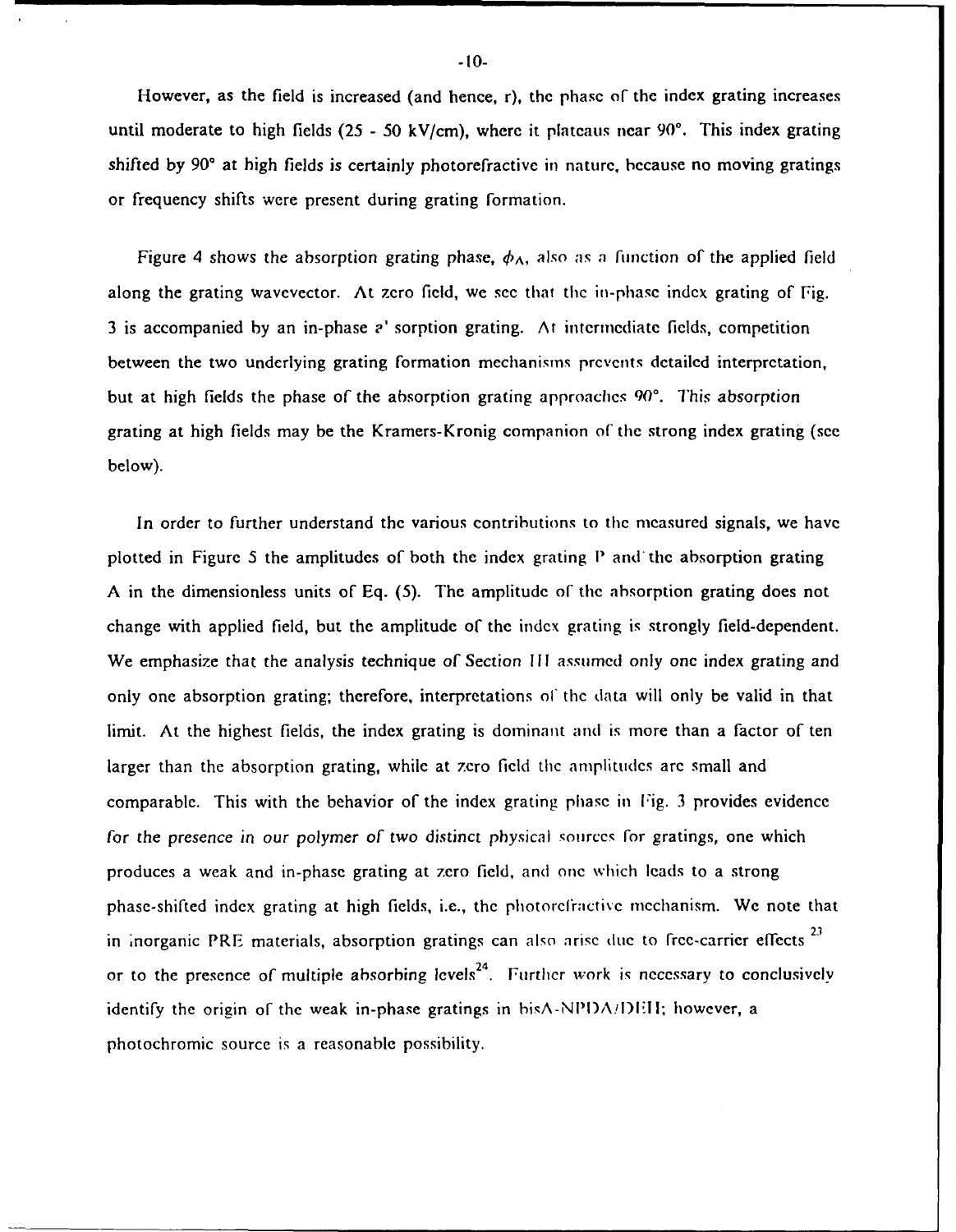According to the standard PRE model **25.26** the space charge field generated leads directly to an index grating. Further, the phase of the space charge **field** (and thus the phase of the index modulation) may be calculated using the complex form for  $E_{\rm sc}$ :

$$
\text{phase}(E_{\text{sc}}) = \text{phase}\left[\begin{array}{c} m(E_{\text{g,dc}} + iE_{\text{d}}) \\ \hline 1 + E_{\text{d}}/E_{\text{q}} - iE_{\text{g,dc}}/E_{\text{q}} \end{array}\right]
$$
(13)

where  $E_{g,dc} = E_{dc} \sin \theta_g$  is the component of the applied field along the grating vector, as indicated in Figure 1. Values for the diffusion field  $E_d = 1.0 \text{ kV/cm}$  and the trap-limited space charge field  $E_q = 29.4$ kV/cm have been previously estimated<sup>3</sup>. Using these parameter values, **Fig. 3** includes a plot of **Eq. (13)** (solid curve) along with the experimental data points. This curve shows that in the case of a purely photorefractive grating, the phase shift with no applied field should be 90°, then the phase shift departs from 90° as diffusion and drift compete, and finally the phase shift approaches **90^** again in the high field limit. However, in a conventional photorefractive crystal, the electro-optic coefficient is not varying strongly with the applied **field,** as is the case with our poled polymer. Moreover, rather than being a fixed constant, the charge generation rate may increase strongly at higher fields due to Onsager geminate recombination<sup>27</sup>. Finally, Eq. (13) only strictly applies to the small m limit; corrections for m approaching 1 may be found in Ref. 28. Thus it is not surprising that the experimental points in Fig. 4 only roughly approach tie **I'RF** curve. The interpretation of our data at low fields where the photorefractive grating is weak is further complicated **by** the presence of the in-phase grating. It is clear that future models for the PRE in organic materials need modification to account for not only field-dependent generation and weak in-phase gratings, but also field-dependent mobility, even **if** the r-coefficient is locked in **by** a large glass transition temperature.

We can estimate values for  $\Delta n$  and  $\Delta \alpha$  in our materials using Eq. 5. At high fields, P  $\approx 0.01$ , which gives  $\Delta n = 4.5x10^{-6}$ . At all fields,  $\Delta \approx 5x10^{-5}$  which gives  $\Delta \alpha = 2x10^{-3}$  cm<sup>-1</sup>. While this  $\Delta n$  is not extremely large, one can easily expect improvements in  $\Delta n$  simply by using polymers with larger nonlinearity. Furthermore, the two-beam coupling experiment reported here also enables estimation of the gain coefficient  $\Gamma$ . We may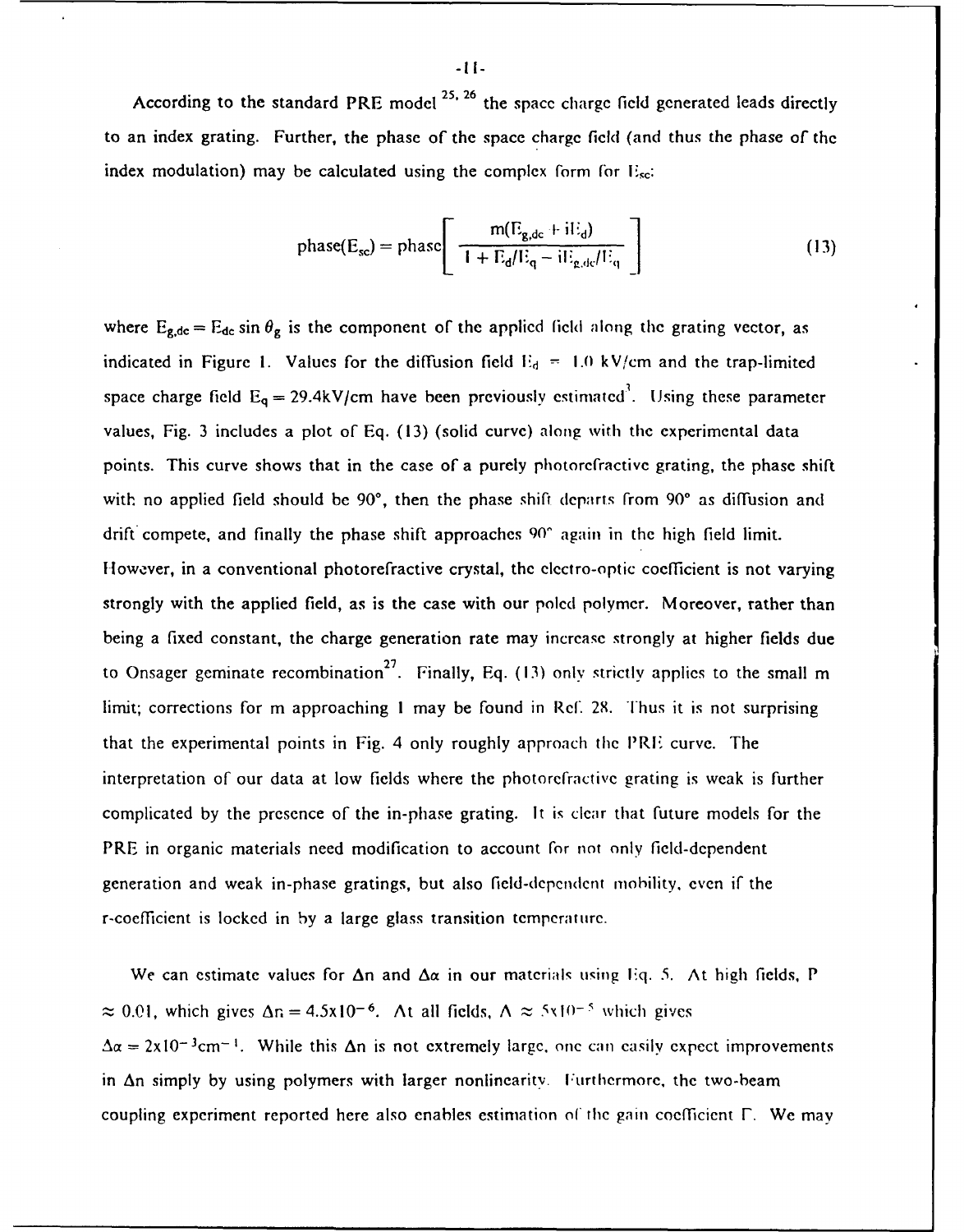write in the usual fashion  $\Gamma \approx (1/d) \ln(I_1/I_2)$ . The data of Fig. 2 show that as the grating is formed, one transmitted beam increases in intensity and one decreases by approximately the same amount,  $\simeq 1\%$ , so that  $\Gamma \simeq 0.57$  cm<sup>-1</sup>. While this gain is not nearly as large as the values observed for inorganic crystals<sup>6</sup>, it nevertheless would be expected to increase by a large factor when nonlinear polymers with higher r coclficients than bisA-NPI)A are used, or when larger fields are used for poling. Nonlinear polymers with ten times larger r coefficients are becoming numerous; if some of these matcrials can be made photorefractive it is potentially possible that a photorefractive polymcr with reasonable gain will be forthcoming.

These two-beam coupling studies of grating phase in the bisA-NPI)A/I)EI system show that at high fields, an index grating is dominant with phase shift near 90<sup>o</sup>, thus providing final proof of the presence of the PRE in these materials. At low fields, the presence of a weak, in-phase grating suggests a local (perhaps photochromic) process is also operative. We suggest that grating phase measurements are useful in organic photorefractive materials not only for determining grating phase, but also for further elucidation of the grating formation mechanisms in these materials.

## ACKNOWLEDGEMENTS

We thank G. C. Bjorklund, D. M. Burland, **G.** Sincerhox. and **(G. C.** Valley for useful discussions, and **1).** Dawson, B. Reck, and R. I. Twieg *'or* preparation of the nonlinear polymers. This work was supported in part by the U.S. 0(fice of Naval Research and by DARPA contract No. I)AABO7-91-C-K767.

-12-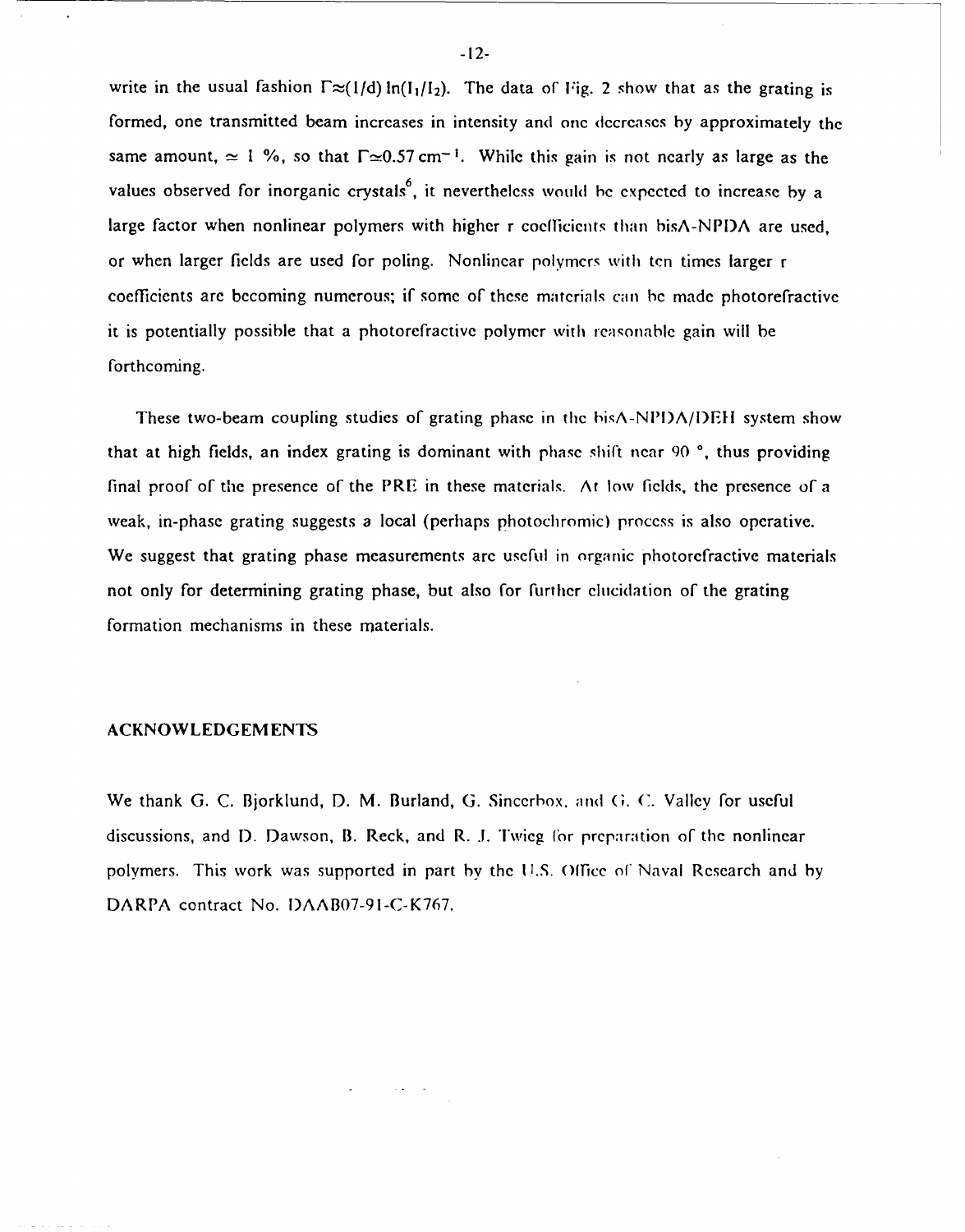### REFERENCES

- **1.** K. Sutter, **.1.** 1lullinger, and P. Gunter, Sol. *St. Cominunl.* 74, **867 (1990).**
- 2. **S.** Ducharme, **.1. C.** Scott, R. **.1.** Twieg, and W. **F.** Moerner, Postdeadline Paper, **GSA** Annual Mecting, Boston, MA, November **5-9, 1990.**
- **3. S.** lDucharme, **.1. C.** Scott, R. **.1.** Twieg, and W. **F~.** Moernecr, *P/ipx. Rev. Lett.* **66,** 1846 **(1991).**
- 4. **J. S.** Schildkraut, *Appi. Phys. Lett.* **58,** 340 **(1991).**
- **5. J.** Feinberg, *Phys. Today* 41, 46 **(1988).**
- **6.** See P. GUnter and **J.-P.** Iluignard, eds., *Phoiorefractiive Materials and Their Applications I & II,* (Springer Verlag, Berlin **1989.9).**
- **7.** M. Cronin-Golomb and **A.** Yariv, *.1. AppI. iPhvs.* **57.** 4906 **(1985).**
- **8. D.** *Z.* Anderson, **D.** M. Lininger, and **.1.** Feinberg, *Opt. Left* 12, **123 (1987).**
- **9. D.** *Z.* Anderson and **J.** Feinberg, *IEEE .1. Quant.i.* **25, 635 (1989).**
- **10. J.** Feinberg, *Opt. Lett.* **7,** 486 **(1982).**
- **11. J.** Feinberg, in *Optical Phase Conjugation,* R. **A.** F'isher, **ed.** (Academic, New York, **1983), pp.** 417-443.
- 12. **J.** P. Iluignard and **A.** Marrakchi, *Opt. Commun.* **38.** 249 **(1981).**
- **13. S. 1.** Stepanov and M. P. Petrov, **Ch. 9** of Ref. **6** (Vol. **1).**
- *14.* **G. C.** Valley, M. B. Klein, R. **A.** Mulicn, **1).** Ryti., and **B.** Wechsler, *Ann. Rev. Mater. Sci.* **18, 165 (1988).**
- **15.** H-. **JI** Eichler, **P1.** Giintcr, and **1).** W. Pohl, *Laser-induced I)'narnic Gratings,* Springer Series in Optical Sciences, Vol. 50 (Springer, Berlin. Heidelberg, 1986).
- 16. **M. Eich, B. Reck, D. Y. Yoon, C. G. Willson, and G. C. Bjorklund,** *J. Appl. Phys.* **66,** 3241 **(1989).**
- **17.** W. **E.** Moerner, **C.** Walsh, **.J. C.** Scott, **S,** lDuchanvte, **1).** M. Burland, **(;. C.** Bjorklund, and R. **I.** Twieg *Proc. Soc. Photo-Opt. Insiruni. Enrgr.* **1560** (to appear, **1991).**
- **18.** V. Kondilenko, V. Markov, **S.** Odulov, and M. Soskin. *9piica Arta* **26, 239 (1979).**
- **19.** M. Gchrtz, **.1.** Pinsi, and **C.** Brauchie, *AppI. Phi's.* B 43. **61 (1987).**
- 20. M. *Z.* Zha, **P.** Amrhein, and **1P.** (iiinter, *IEE.1. Quaw,. klec.* **26, 788 (1990).**
- 21. K. Sutter and **1P.** Gtintcr, *.1. Opt. Soc. Am. 1?* **7.** *2274 (1Q90).*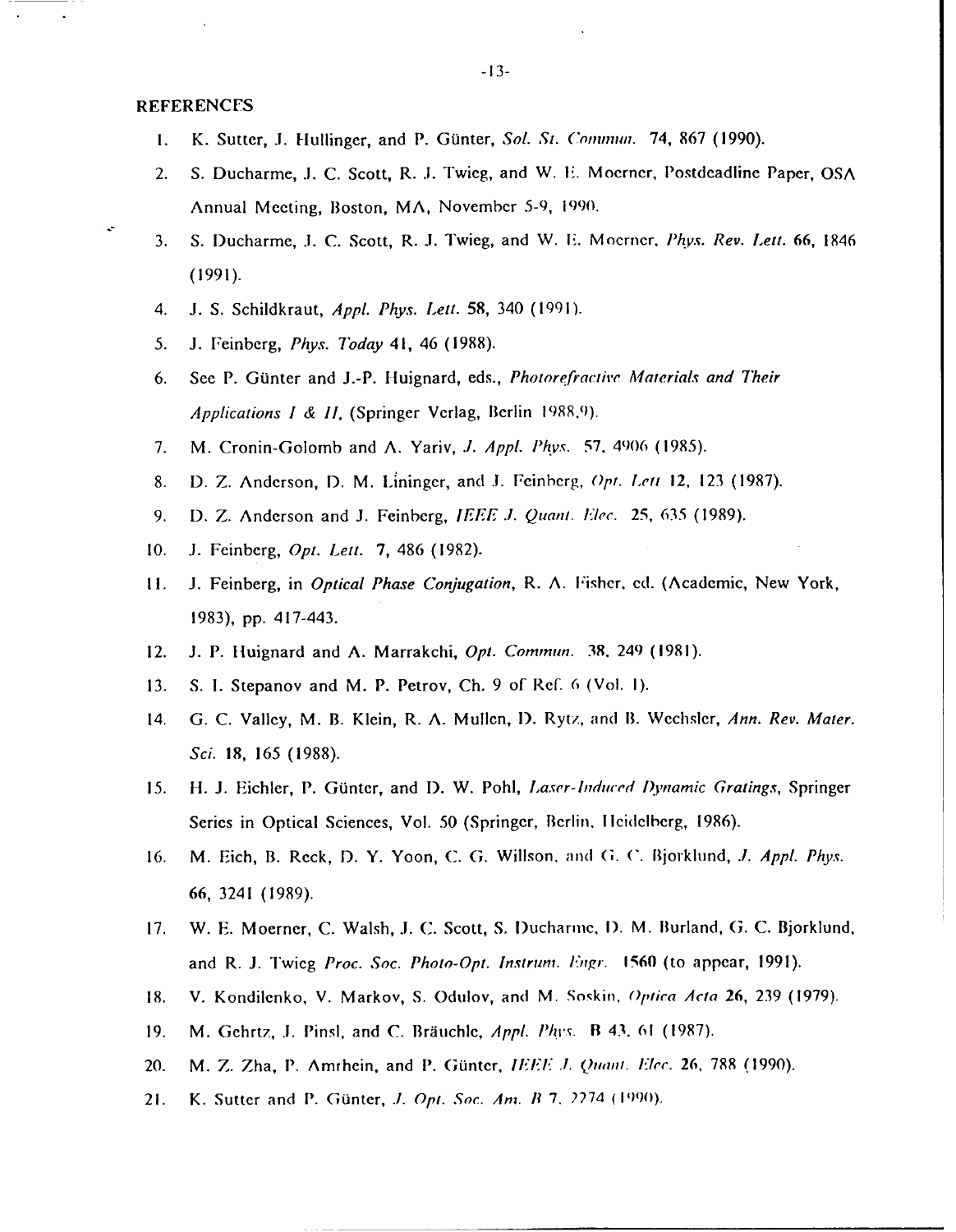22. H-. Kogelnik, *Bell Syst. Tech. .1.* 48, **2909 (1969).**

 $\ddot{\phantom{a}}$ 

- 23. R. B. Bylsma, D. H. Olson, and A. M. Glass, *Opt. Lett.* **13**, 853 (1988).
- 24. R. **S.** Cudney, R. M. Pierce, **G. D.** Bacher, and **.1.** Fecinberg, *.1.* Opt. *Soc. Am. B. 8,* **1326 (1991).**
- **25. See** for example **G. C.** Valley and **.1.** *F. Lam,* (Ch. **3** of' RcF. 6 (Vol **1).**
- **26. G. C.** Valley and M. B. Klein, *Opt. Engr.* 22, 704 **(1983).**
- **27. A.** Twarowski, *.1. AppI. Phys.* **65 2833 (1989),** dcrivcd thc **F,~** expected in the case of Onsager geminate recombination, with a ficld-indepcndenit mobility.
- **28. N.** V. Kukhtarev, V. B. Markov, M. Soskin, and V. **L..** Vinetskii, *Ferroelectrics* 22 949 and **961 (1979).**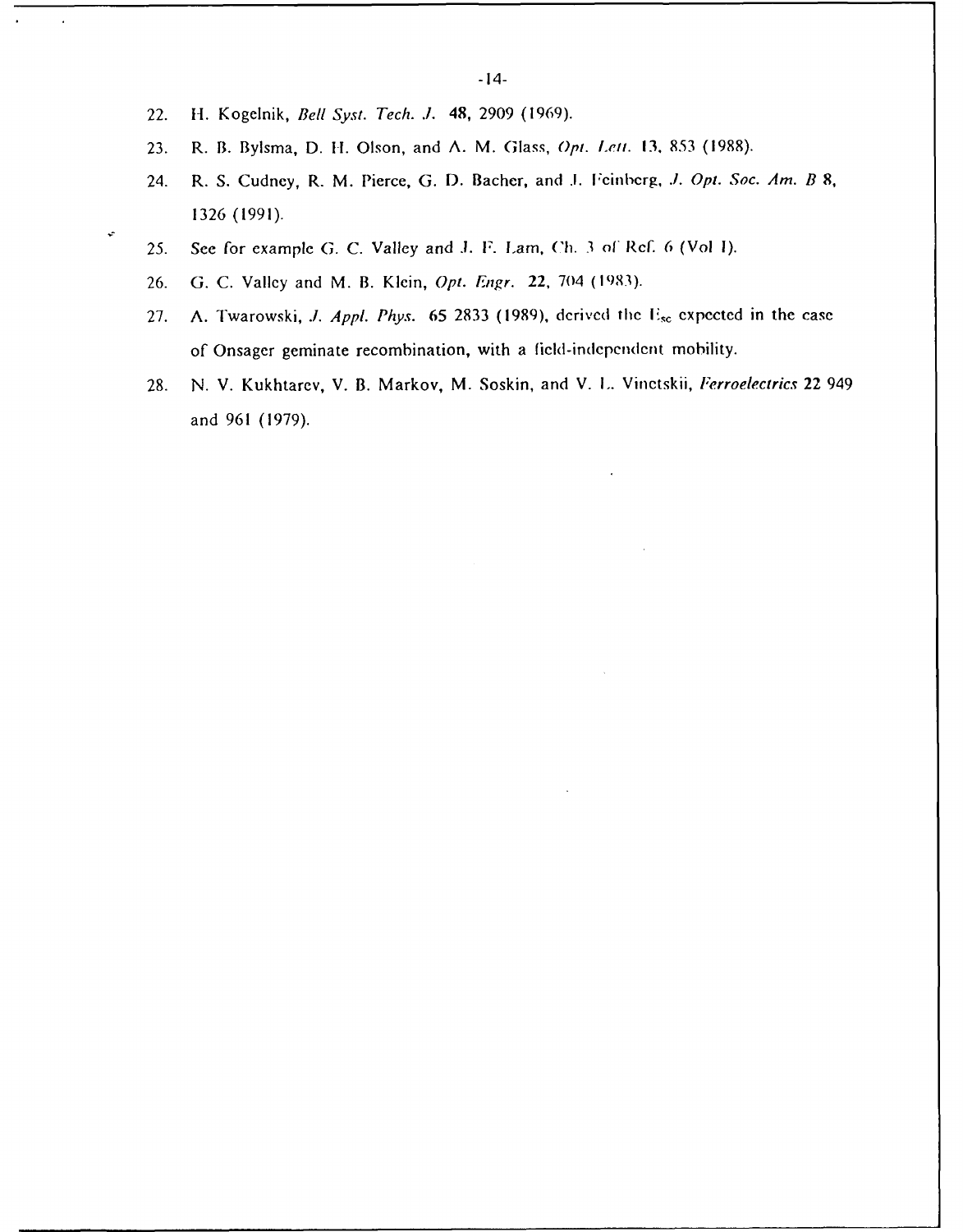

Figure **1.** Geometry used for writing the grating and **determining** the grating phase using two-beam coupling. E<sub>de</sub> is the externally applied dc poling field, and the space charge E<sub>sc</sub> is in the direction of the grating wavevector,  $K_g$ . The angles are defined in the text.